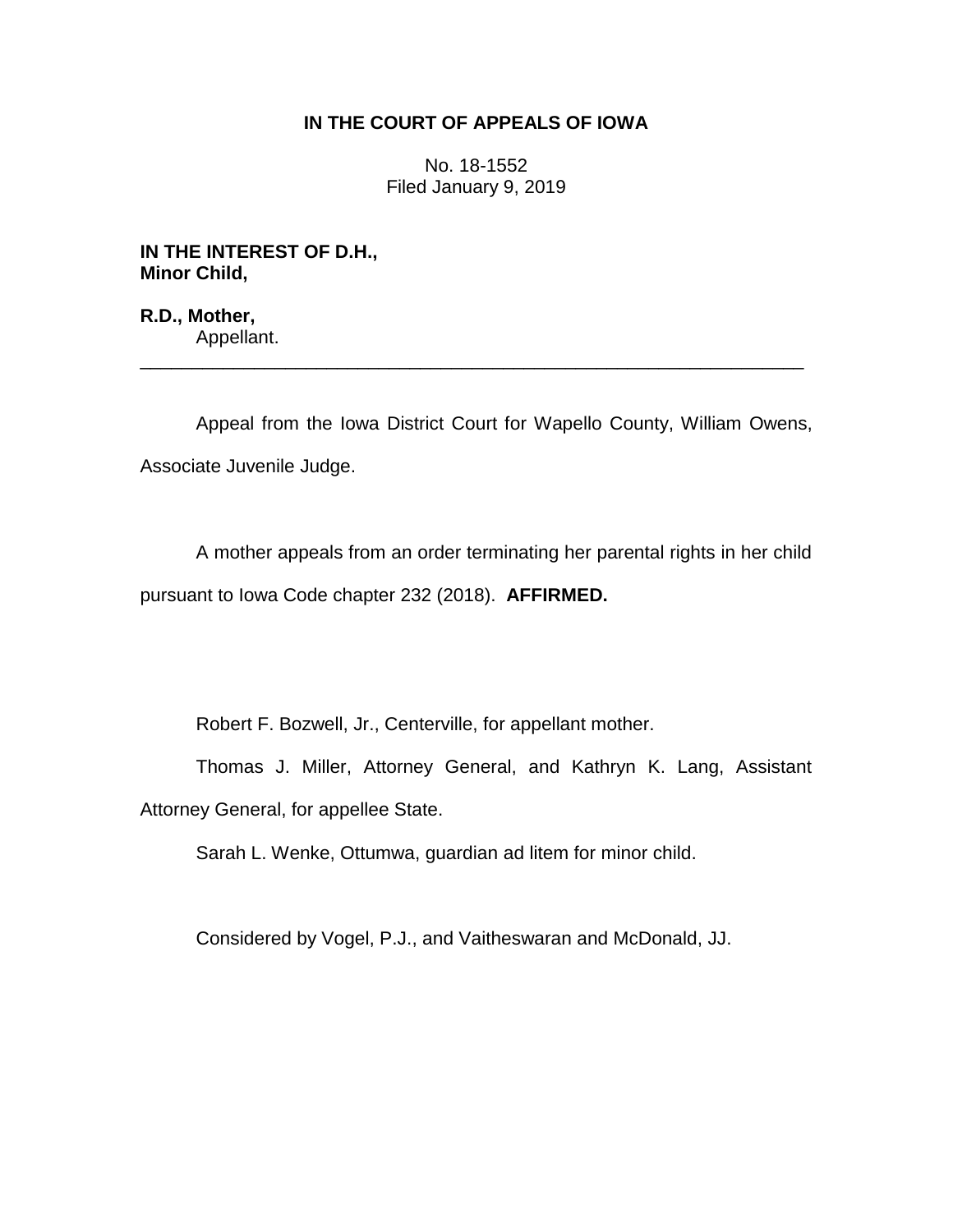## **McDONALD, Judge.**

The juvenile court terminated Rachell's rights in her child, D.H., pursuant to Iowa Code section 232.116(1)(f) (2018). In this appeal, Rachell claims there is insufficient evidence supporting the statutory ground authorizing the termination of her parental rights and termination of her parental rights is not in the best interest of the child.

We review termination-of-parental-rights proceedings de novo. *See In re A.M.*, 843 N.W.2d 100, 110 (Iowa 2014); *In re D.W.*, 791 N.W.2d 703, 706 (Iowa 2010). However, "[w]e give weight to the findings of the juvenile court, particularly with respect to the credibility of witnesses." *In re B.N.*, No. 00-0220, 2001 WL 57987, at \*1 (Iowa Ct. App. Jan 24, 2001); *accord D.W.*, 791 N.W.2d at 706. The statutory framework authorizing the termination of a parent-child relationship is well established. *See In re A.S.*, 906 N.W.2d 467, 472-73 (Iowa 2018) (setting forth the statutory framework). The burden is on the State to prove by clear and convincing evidence (1) the statutory ground or grounds authorizing the termination of parental rights and (2) "termination of parental rights is in the best interest[] of the child[]." *See In re E.H.*, No. 17-0615, 2017 WL 2684420, at \*1 (Iowa Ct. App. June 21, 2017).

We first address Rachell's challenge to the sufficiency of the evidence. The juvenile court terminated Rachell's parental rights pursuant to Iowa Code section 232.116(1)(f). Under that section, as relevant here, the State was required to prove by "clear and convincing evidence that at the present time the child cannot be returned to the custody of the child's parents as provided in section 232.102." Iowa Code  $\S$  232.116(1)(f)(4). "At the present time" means at the time of the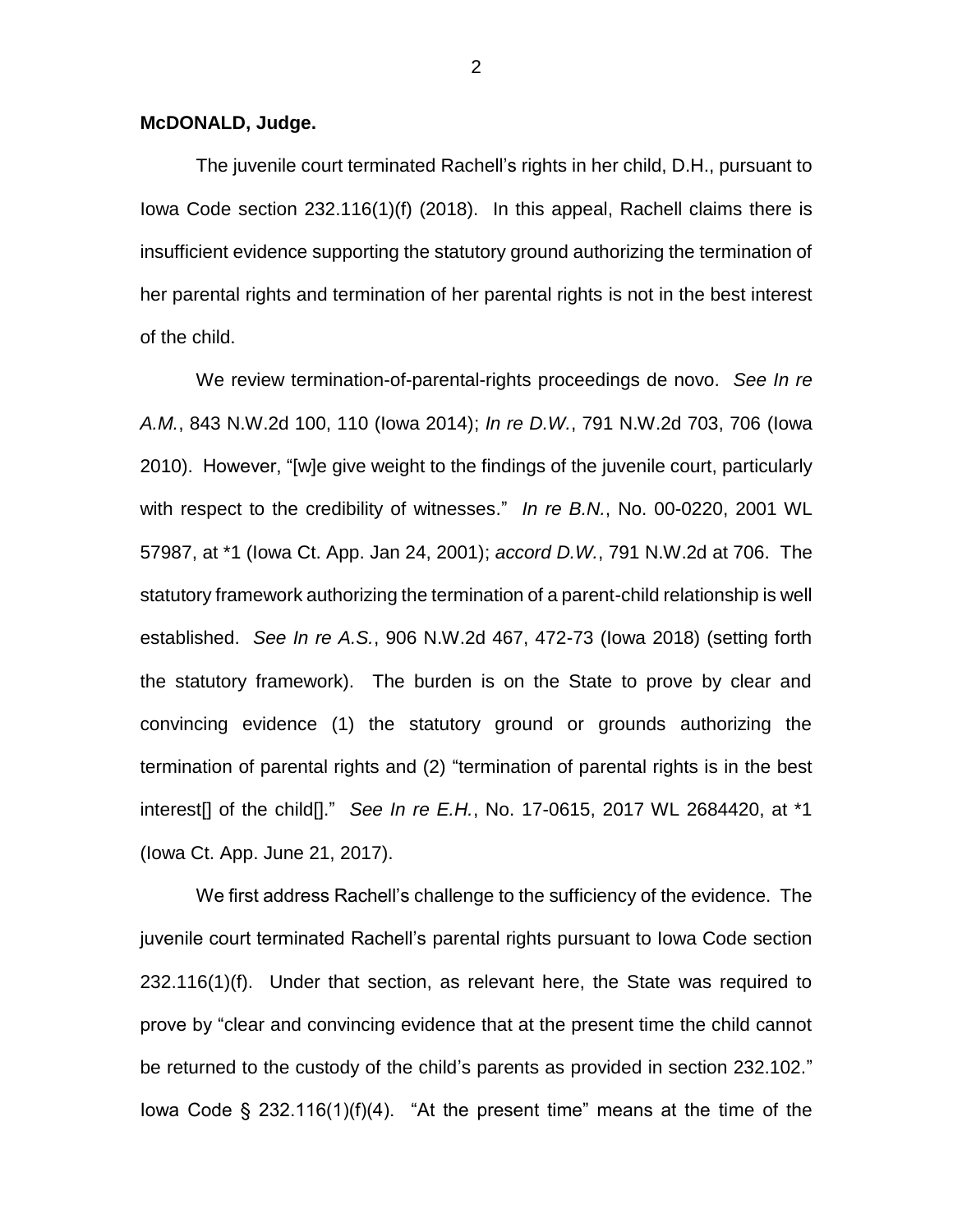termination hearing. *See A.M.*, 843 N.W.2d at 111. We have interpreted this statutory provision to mean the State is required to prove the child cannot be returned to the parent without creating "an appreciable risk of adjudicatory harm" to the child. *See E.H.*, 2017 WL 2684420, at \*1.

The record supports the termination of Rachell's parental rights. Rachell cannot meet the basic needs of the child. Rachell does not have stable housing. She has lived in eight different locations over the last two years. During the pendency of this case, she has lived in a homeless shelter for a period of time and in her truck. At the time of the termination hearing, Rachell lived with a friend and his mother. She had lived there only for one month, and she admitted the housing is likely temporary. She has not discussed with her friend whether he and his mother would allow D.H. to live in the house. The house has only two bedrooms, both of which are occupied. Rachell's unstable housing militates in favor of termination. *See In re K.H.*, No. 16-0113, 2016 WL 1703095, at \*2 (Iowa Ct. App. Apr. 27, 2016) (affirming termination where "the father was unable [to] maintain safe and stable housing"); *In re J.T.*, No. 14-0967, 2014 WL 4635527, at \*2 (Iowa Ct. App. Sept. 17, 2014) (affirming termination where "[a]t the time of the termination hearing, the mother did not have stable housing"); *In re C.N.G.*, No. 03-1717, 2003 WL 22900901, at \*3 (Iowa Ct. App. Dec. 10, 2003) (finding "the parents' continued inability to find suitable, safe housing" created risk for the child); *In re K.H.*, No. 03-0671, 2003 WL 21459582, at \*2 (Iowa Ct. App. June 25, 2003) ("[P]lacing K.H. with [the father] would result in an ongoing risk of harm to K.H. because of [the father's] lack of stable . . . housing.").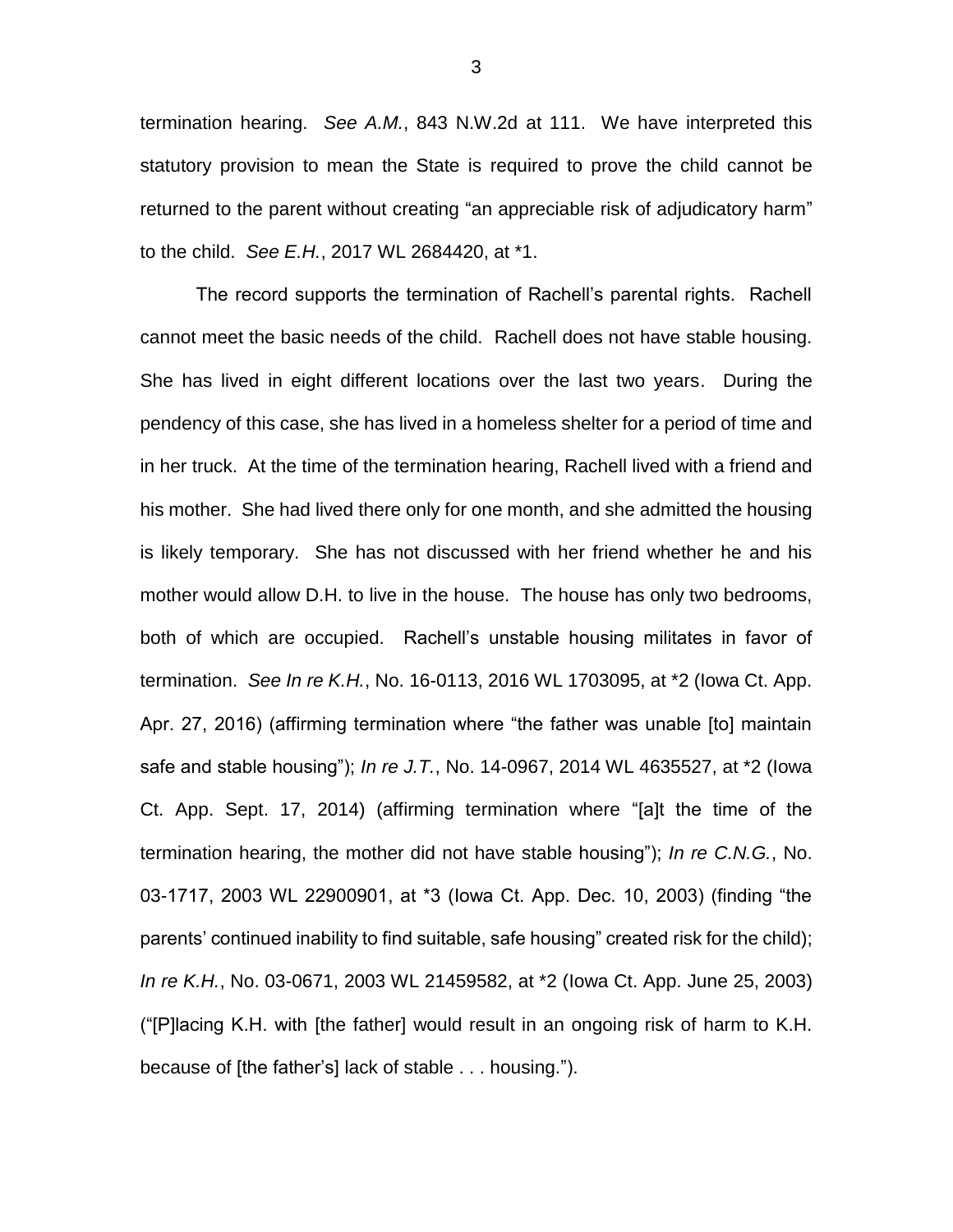Rachell also has a number of health conditions, including traumatic brain injury, post-traumatic stress disorder, panic disorder, agoraphobia, depression, bipolar disorder, borderline personality disorder, and anxiety. Rachell testified that her conditions prevent her from doing everyday tasks, like maintaining employment. The incident giving rise to D.H.'s removal is probative of how Rachell's mental health negatively affects her ability to parent. At the time of removal, Rachell was living with her boyfriend, Lee. Lee and Rachell got into an argument. In response, Rachell fled into a cornfield with a pair of scissors and threatened to harm herself. Lee was left to care for D.H. He was unable to locate Rachell and contacted the Iowa Department of Human Services ("IDHS").

We recognize "mental disability of a parent is not a sufficient reason alone for the termination of parental rights." *In re A.M.S.*, 419 N.W.2d 723, 733 (Iowa 1988); *accord In re K.F.*, 437 N.W.2d 559, 560 (Iowa 1989). However, a parent's mental health is a factor that should be considered when evaluating that parent's ability to care for his or her child. *See A.M.S.*, 419 N.W.2d at 733-34. Here, despite having a slew of mental-health conditions for over a decade, Rachell failed to meaningfully address the conditions during the pendency of the case. She admitted her conditions impair her ability to provide adequate care for the child. Rachell's failure to seek treatment for her mental-health conditions supports termination of her parental rights. *See In re A.Z.*, No. 18-1420, 2018 WL 4909831, at \*2 (Iowa Ct. App. Oct. 10, 2018) (affirming termination when the mother "was diagnosed with bipolar disorder, major depressive disorder, and anxiety disorder among other things, but she did not engage in mental-health treatment"); *In re A.S.*, No. 17-1810, 2018 WL 542646, at \*1 (Iowa Ct. App. Jan. 24, 2018) ("Both parents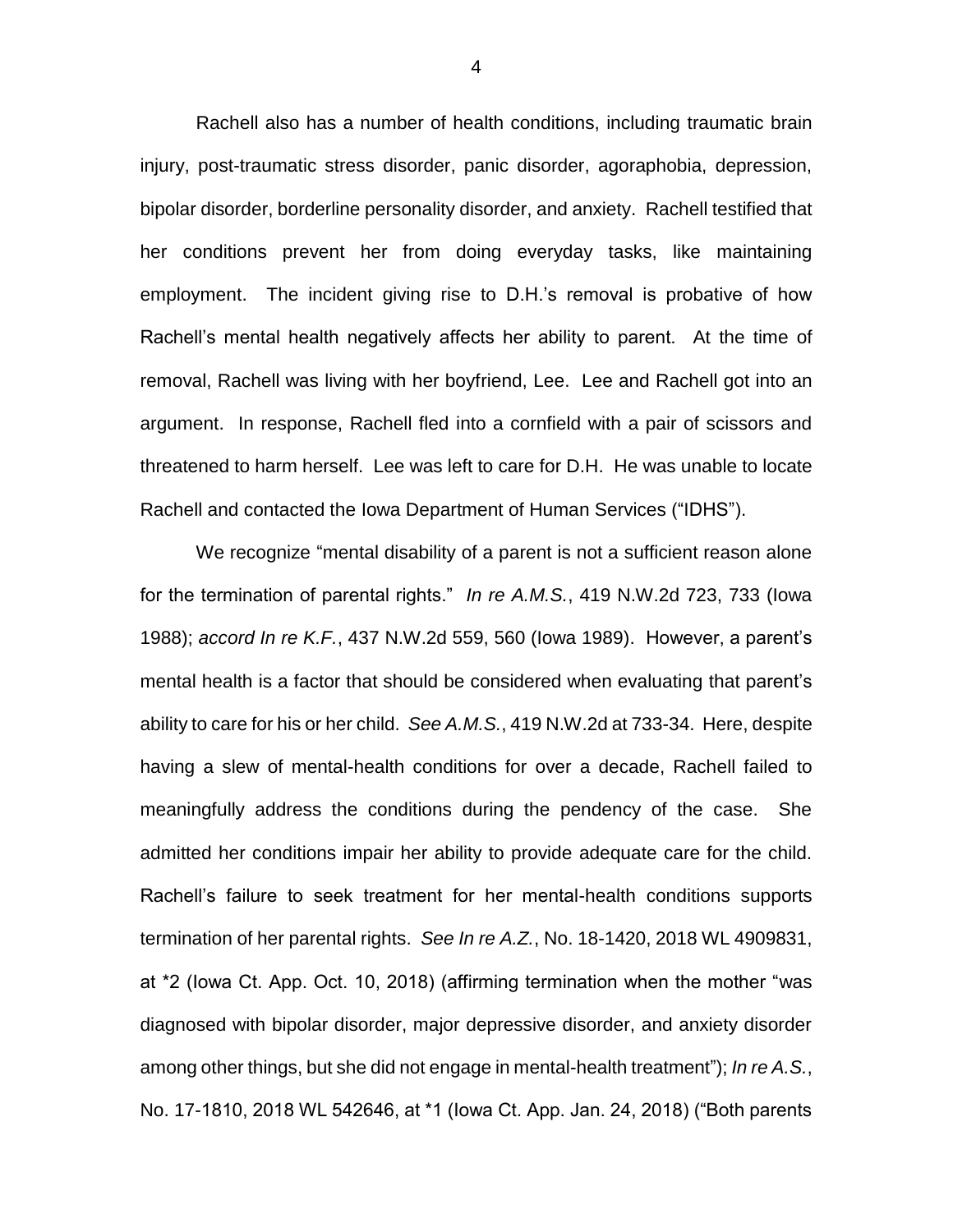have significant untreated mental-health conditions, which has also prevented them from providing appropriate care for the child."); *In re T.H.*, No. 17-1558, 2017 WL 6520731, at \*2 (Iowa Ct. App. Dec. 20, 2017) (terminating parental rights when mother "did not address her mental-health conditions"); *In re S.C.*, No. 15-0262, 2015 WL 2089743, at \*3 (Iowa Ct. App. May 6, 2015) ("We . . . conclude that Kristin's untreated mental health conditions create a risk of harm to the child and support the termination of her rights.").

Rachell's history of substance abuse, including the use of methamphetamine and marijuana, supports the termination of her parental rights in D.H. Rachell underwent a substance-abuse evaluation in May 2017. However, she failed to maintain contact with her substance-abuse counselor and was discharged from treatment. Rachell has not sought treatment since that time. She admitted to using methamphetamine as recently as June 2018. She admitted to "falsely passing" drug tests. Untreated substance-abuse disorders create a risk of harm for the child and support termination of parental rights. *See A.Z.*, 2018 WL 4909831, at \*1-2 (finding unsuccessful treatment of substance abuse militates in favor of termination); *A.S.*, 2018 WL 542646, at \*1 (collecting cases); *In re M.A.*, No. 07-0907, 2007 WL 2119246, at \*2 (Iowa Ct. App. July 25, 2007) (affirming termination when "[a]t the time of the termination of parental rights hearing [the mother] had unresolved substance abuse issues").

In sum, the State proved by clear and convincing evidence the statutory ground authorizing the termination of Rachell's parental rights. Rachell does not contest the sufficiency of the evidence supporting the first three elements pursuant to section 232.116(1)(f). With respect to the final element, there is clear and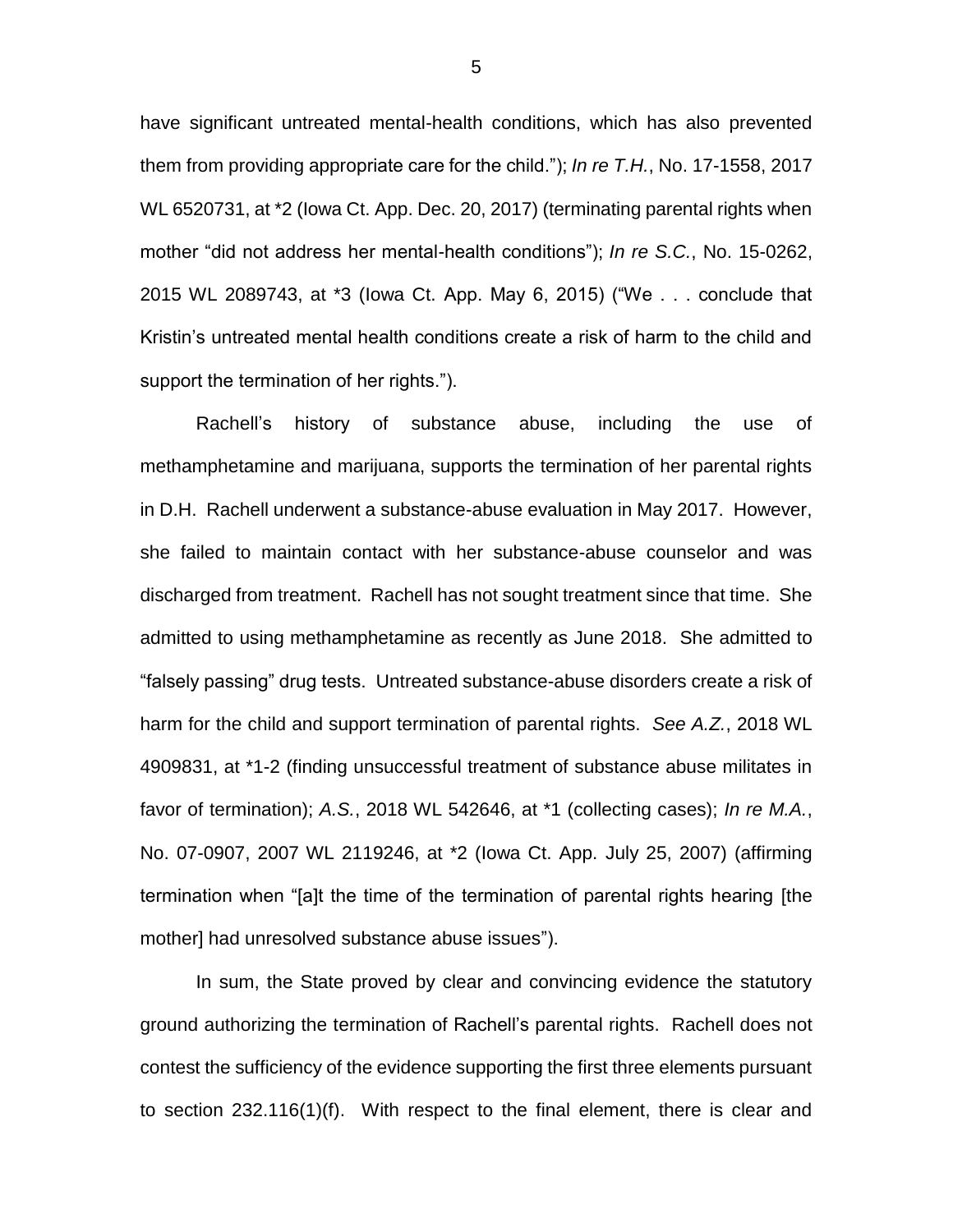convincing evidence the child could not be returned to the mother's custody at the time of the termination hearing without being exposed to an appreciable risk of adjudicatory harm.

Rachell contends the juvenile court should have given her additional time to show she could provide adequate care for D.H. The juvenile court may defer termination for six months if the court "determin[es] that the need for removal of the child from the child's home will no longer exist at the end of [an] additional sixmonth period." Iowa Code § 232.104(2)(b); *accord In re A.A.G.*, 708 N.W.2d 85, 92 (Iowa Ct. App. 2005). In support of her request for additional time, Rachell notes she had housing at the time of the termination hearing. She also notes having stable housing will allow her to attend mental-health and substance-abuse treatment.

Rachell's contention that she had housing at the time of the termination hearing is not supported by the evidence. By her own admission, her living arrangements are temporary. She has not inquired of the owner whether D.H. would be allowed to live there. Rachell remains unemployed and unable to obtain her own housing going forward. *See In re N.A.S.*, No. 13-0074, 2013 WL 988895, at \*2 (Iowa Ct. Ap. Mar. 13, 2013) (affirming termination when "the father was unemployed and lacked stable housing"); *In re J.W.*, 528 N.W.2d 657, 662 (Iowa 1995) (finding mother's unemployment supported termination of parental rights).

Further, Rachell's "past performance is indicative of the quality of care [s]he is capable of providing in the future." *N.A.S.*, 2013 WL 988895, at \*2; *accord In re C.W.*, 554 N.W.2d 279, 283 (Iowa Ct. App. 1996). "A parent cannot wait until the eve of termination . . . to begin to express an interest in parenting." *In re C.B.*, 611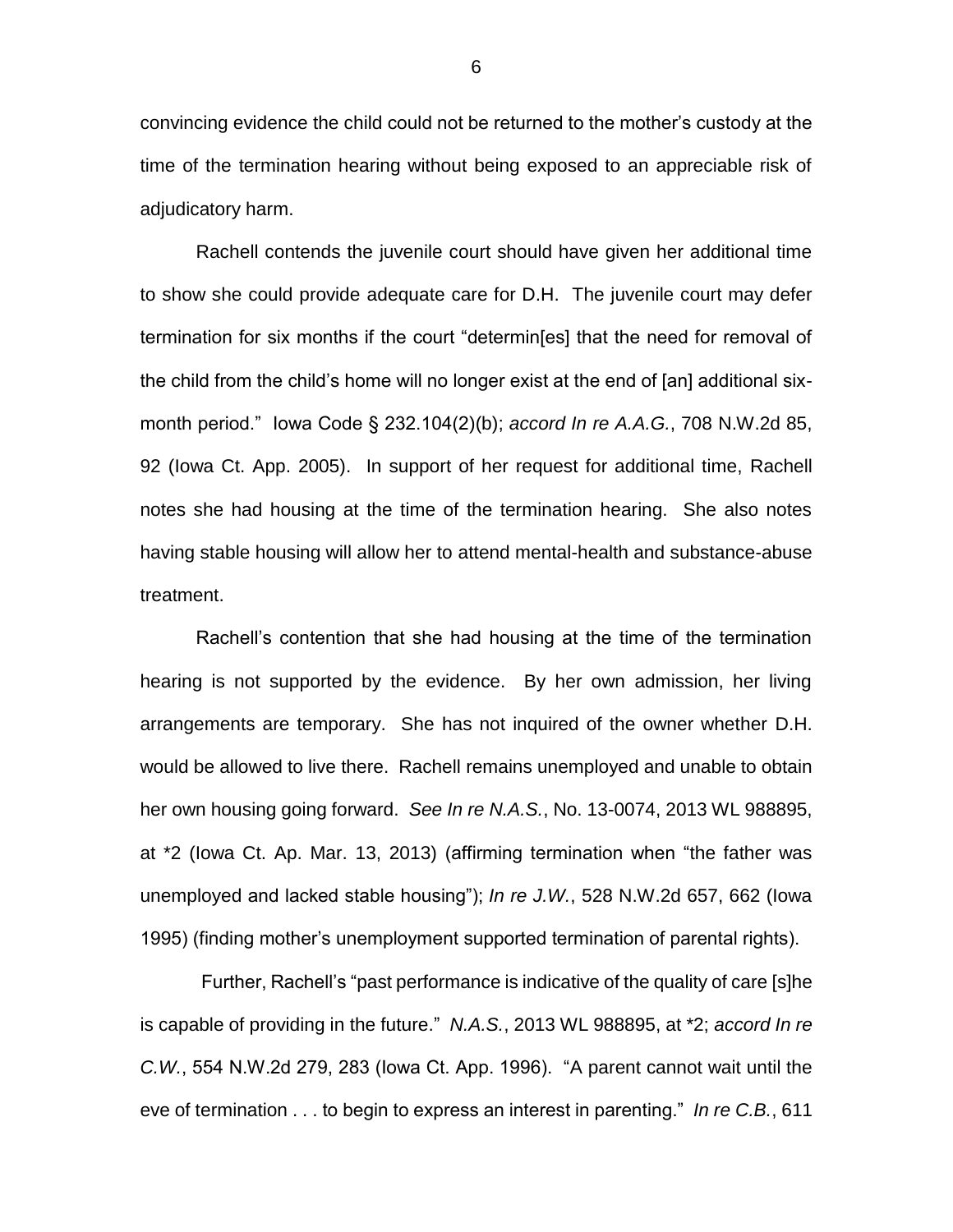N.W.2d 489, 495 (Iowa 2000). Here, IDHS became involved with this family in 2014 due to Rachell's substance abuse, but the case was closed on the understanding D.H. would move out of Iowa to live with his grandmother. That did not happen, and the family again came to the attention of the department in 2016. In the last four years, Rachell failed to meaningfully address and resolve the conditions giving rise to the State's intervention in the family. She only undertook some effort at the end of the case, which is not enough. We affirm the juvenile court's determination that D.H. could not be returned to Rachell within an additional six months.

We next address Rachell's argument that termination of her parental rights is not in the best interest of the child. In determining the best interest of the child, we "give primary consideration to the child's safety, to the best placement for furthering the long-term nurturing and growth of the child, and to the physical, mental, and emotional condition and needs of the child." Iowa Code § 232.116(2). "In determining the best interests of a child, the court looks to the child's long-range and immediate interests." *In re C.D.*, No. 01-0472, 2001 WL 1205364, at \*2 (Iowa Ct. App. Oct. 12, 2001); *accord In re J.M.*, No. 16-0276, 2016 WL 2744793, at \*1 (Iowa Ct. App. May 11, 2016).

Rachell argues that D.H. has a close bond with her and that it is not in the child's best interest to sever that bond. There is little dispute Rachell has a close bond with D.H. However, there is also little dispute that Rachell is unable to provide adequate care for D.H. at this time. Rachell has not had a stable home in over two years. She has a number of untreated mental-health conditions. These mental-health conditions pose a risk of harm to the child. Rachell has untreated